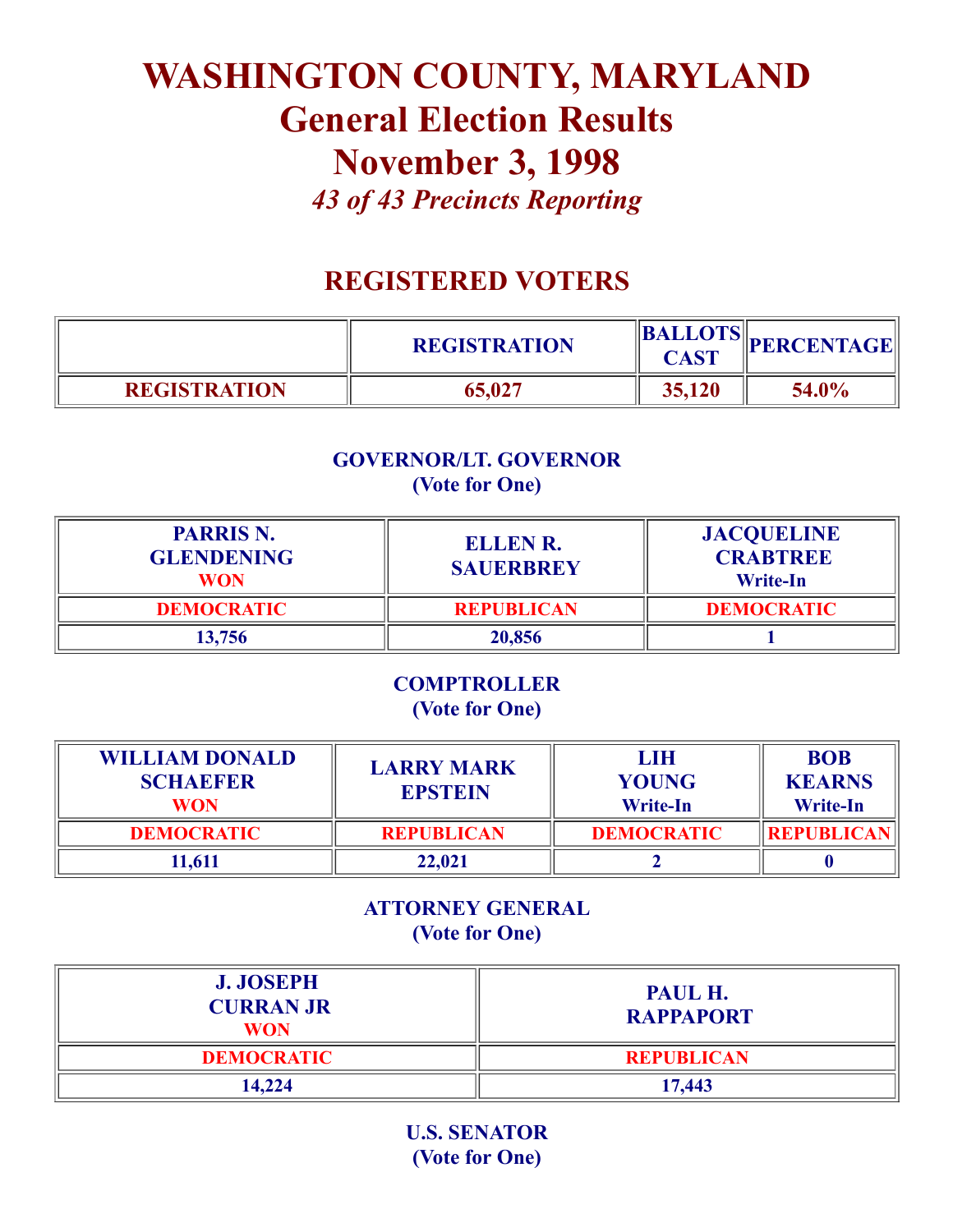| <b>BARBARA ANN</b><br><b>MIKULSKI</b><br><b>WON</b> | <b>ROSS Z.</b><br><b>PIERPONT</b> |
|-----------------------------------------------------|-----------------------------------|
| <b>DEMOCRATIC</b>                                   | <b>REPUBLICAN</b>                 |
| 19,228                                              | 14,798                            |

#### REPRESENTATIVE IN CONGRESS 6th CONG. DIST (Vote for One)

| <b>TIMOTHY D.</b><br><b>MCCOWN</b> | <b>ROSCOE</b><br><b>BARTLETT</b><br><b>WON</b> |
|------------------------------------|------------------------------------------------|
| <b>DEMOCRATIC</b>                  | <b>REPUBLICAN</b>                              |
| 12,339                             | 20,952                                         |

#### STATE SENATOR DISTRICT 2 (Vote for One)

|                   | <b>DONALD F.</b><br><b>MUNSON</b><br><b>WON</b> |
|-------------------|-------------------------------------------------|
| <b>DEMOCRATIC</b> | <b>REPUBLICAN</b>                               |
|                   | 22,347                                          |

#### STATE SENATOR DISTRICT 3 (Vote for One)

| <b>RONALD S.</b><br><b>BIRD</b> | <b>ALEXANDER X.</b><br><b>MOONEY</b><br><b>WON</b> |
|---------------------------------|----------------------------------------------------|
| <b>DEMOCRATIC</b>               | <b>REPUBLICAN</b>                                  |
| 2,254                           | 4,393                                              |

# HOUSE OF DELEGATES DISTRICT 2A (Vote for One)

|                   | <b>ROBERT A.</b><br><b>MCKEE</b><br><b>WON</b> |
|-------------------|------------------------------------------------|
| <b>DEMOCRATIC</b> | <b>REPUBLICAN</b>                              |
|                   | 8,198                                          |

# HOUSE OF DELEGATES DISTRICT 2B (Vote for One)

| <b>D. BRUCE</b> | <b>CHRISTOPHER B.</b> |
|-----------------|-----------------------|
|                 |                       |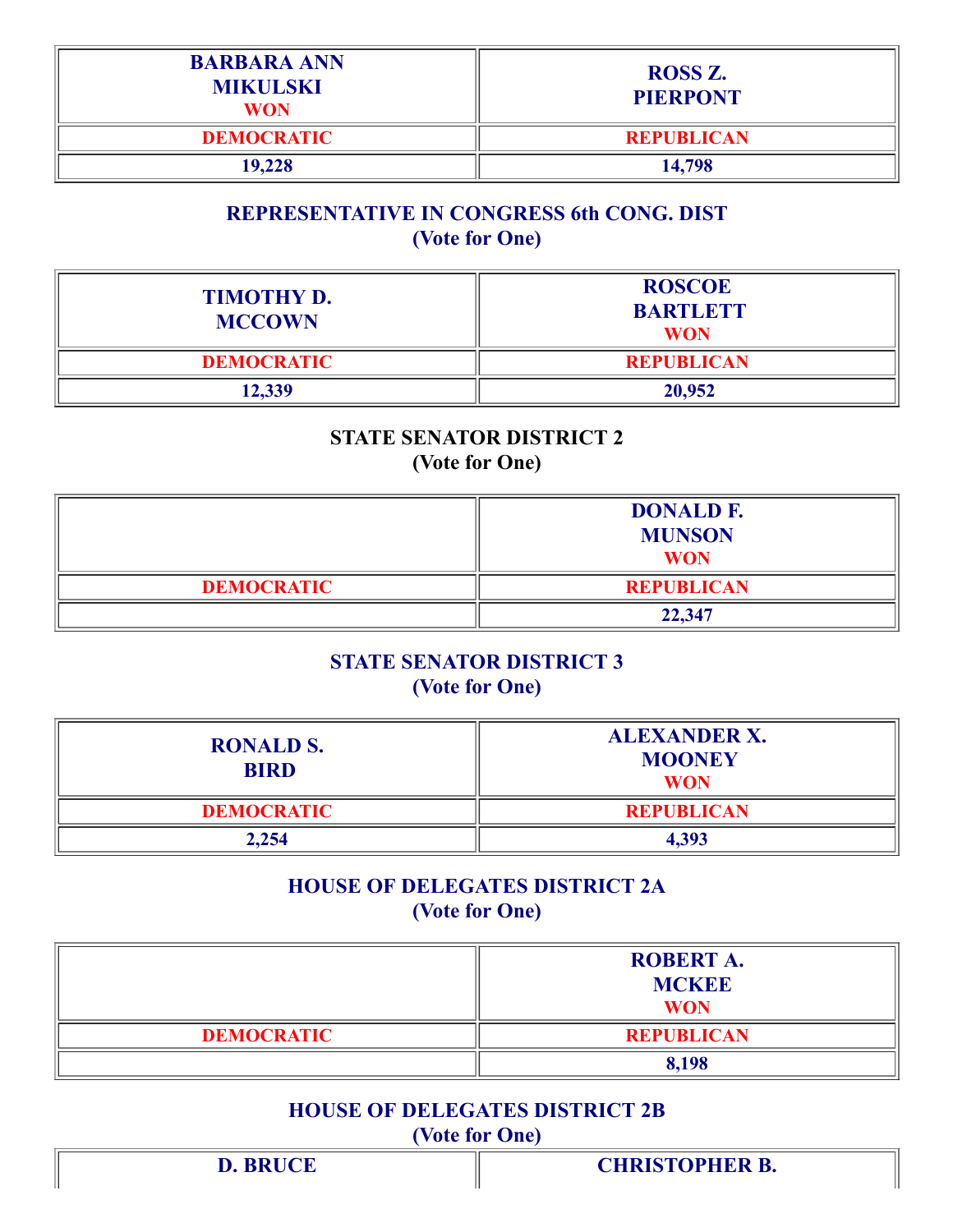| <b>POOLE</b>      | <b>SHANK</b><br><b>WON</b> |
|-------------------|----------------------------|
| <b>DEMOCRATIC</b> | <b>REPUBLICAN</b>          |
| 4,626             | 4,873                      |

# HOUSE OF DELEGATES DISTRICT 2C (Vote for One)

| <b>JOHN P.</b><br><b>DONOGHUE</b> |                   | <b>PAUL</b><br><b>MULDOWNEY</b> |
|-----------------------------------|-------------------|---------------------------------|
| <b>WON</b>                        |                   | (Write-In)                      |
| <b>DEMOCRATIC</b>                 | <b>REPUBLICAN</b> | <b>DEMOCRATIC</b>               |
| 4,996                             |                   | 956                             |

#### HOUSE OF DELEGATES DISTRICT 3 (Vote for Three)

| <b>C. SUE</b><br><b>HECHT</b><br><b>WON</b> | <b>DAVID P.</b><br><b>KOONTZ</b>                                                     | <b>RICHARD L.</b><br><b>STUP</b> | <b>JOSEPH R.</b><br><b>BARTLETT</b><br><b>WON</b> | <b>WILLIAM</b><br>CASTLE | <b>LOUISE V.</b><br><b>SNODGRASS</b><br><b>WON</b> |
|---------------------------------------------|--------------------------------------------------------------------------------------|----------------------------------|---------------------------------------------------|--------------------------|----------------------------------------------------|
|                                             | <b>DEMOCRATIC    DEMOCRATIC   DEMOCRATIC   REPUBLICAN   REPUBLICAN    REPUBLICAN</b> |                                  |                                                   |                          |                                                    |
| 3,403                                       | 2,083                                                                                | 2,042                            | 3,789                                             | 3,278                    | 3,958                                              |

# COUNTY COMMISSIONER

# (Vote for Five)

| <b>RONALD L.</b><br><b>BOWERS</b> | <b>LINDA C.</b><br><b>IRVIN-CRAIG</b> | <b>JOHN LEWIS</b><br><b>SCHNEBLY</b><br><b>WON</b> | <b>PAUL</b><br><b>SWARTZ</b><br><b>WON</b> | <b>SUSANT.</b><br><b>TUCKWELL</b> |
|-----------------------------------|---------------------------------------|----------------------------------------------------|--------------------------------------------|-----------------------------------|
| <b>DEMOCRATIC</b>                 | <b>DEMOCRATIC</b>                     | <b>DEMOCRATIC</b>                                  | <b>DEMOCRATIC DEMOCRATIC</b>               |                                   |
| 13,207                            | 11,505                                | 15,010                                             | 15,645                                     | 13,374                            |

| <b>JOHN P.</b><br><b>CORDERMAN</b> | <b>MARY L.</b><br><b>KLINE</b> | <b>JOHN S.</b><br><b>SHANK</b> | <b>GREGORY I.</b><br><b>SNOOK</b><br><b>WON</b> | <b>WILLIAM</b><br><b>JOSEPH</b><br><b>WIVELL</b><br><b>WON</b> |
|------------------------------------|--------------------------------|--------------------------------|-------------------------------------------------|----------------------------------------------------------------|
| <b>REPUBLICAN</b>                  | <b>REPUBLICAN</b>              | <b>REPUBLICAN</b>              | <b>REPUBLICAN</b>                               | <b>REPUBLICAN</b>                                              |
| 11,682                             | 12,011                         | 10,267                         | 18,277                                          | 15,571                                                         |

| <b>BERTRAND ISEMINGER JR</b><br>WON | <b>EUGENE MORRIS</b><br>(Write-In) |  |
|-------------------------------------|------------------------------------|--|
| INDEPENDENT                         | <b>DEMOCRATIC</b>                  |  |
|                                     |                                    |  |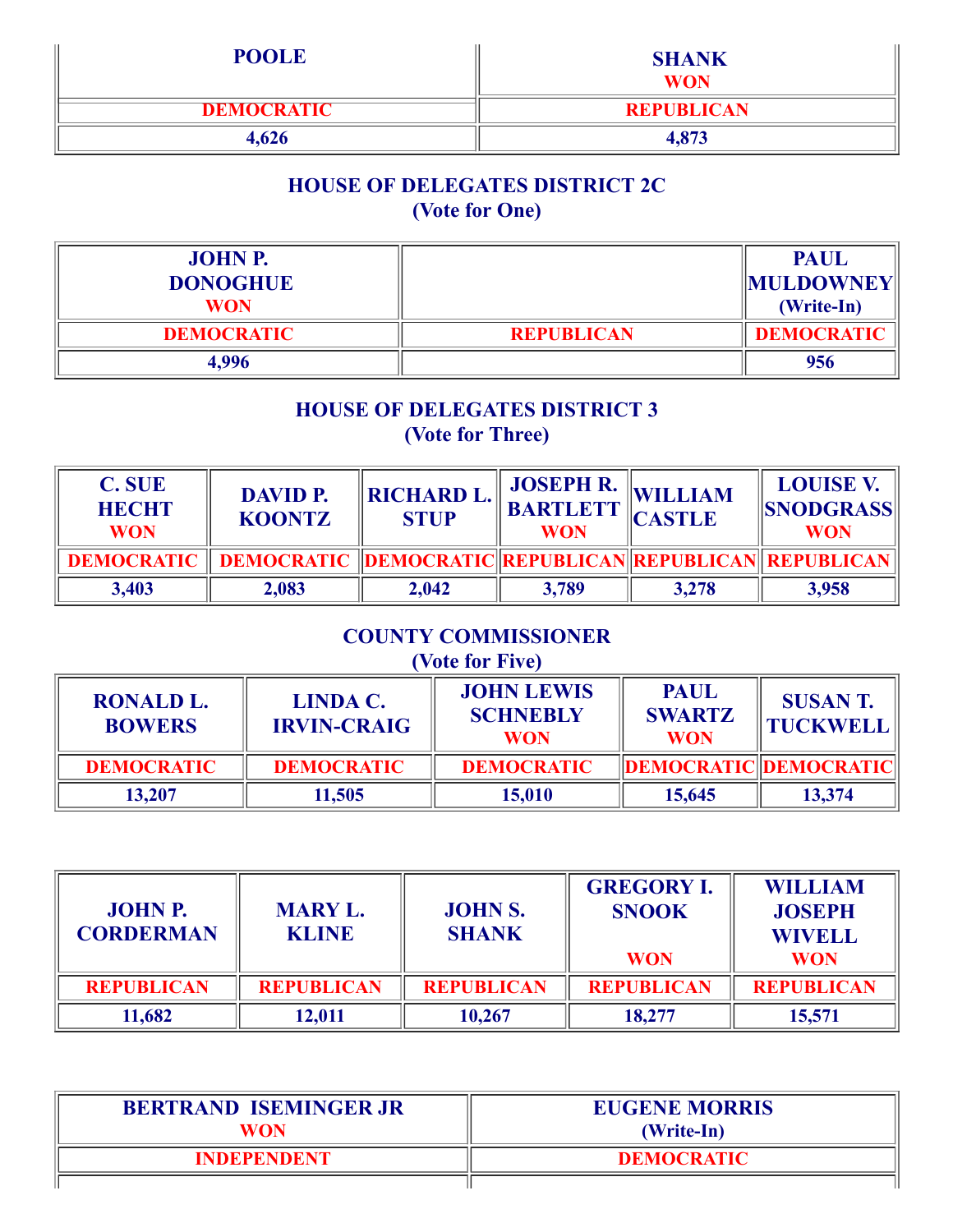# JUDGE OF THE CIRCUIT COURT 4TH JUDICIAL CIRCUIT (Vote for Two)

| <b>DONALD E. BEACHLEY</b> | <b>KENNEDY BOONE</b> |
|---------------------------|----------------------|
|                           |                      |
| 23,258                    | 21,515               |

#### JUDGE, COURT OF SPECIALAPPEALS, AT LARGE FOR CONTINUANCE IN OFFICE

| <b>DEBORAH S. BYRNES</b> |       |                             |                                  |  |
|--------------------------|-------|-----------------------------|----------------------------------|--|
| <b>YES</b>               | NO    | <b>OVER</b><br><b>VOTES</b> | <b>  UNDER  </b><br><b>VOTES</b> |  |
| 19,998                   | 2,909 |                             | 9867                             |  |

#### JUDGE, COURT OF SPECIALAPPEALS, AT LARGE FOR CONTINUANCE IN OFFICE

| <b>JAMES A. KENNEY</b> |       |  |
|------------------------|-------|--|
| YES                    | NO    |  |
| 19,427                 | 2,989 |  |

#### JUDGE, COURT OF SPECIALAPPEALS, AT LARGE FOR CONTINUANCE IN OFFICE

| <b>CHARLES E. MOYLAN, JR.</b> |     |  |
|-------------------------------|-----|--|
| YES<br>NC.                    |     |  |
| 21,523                        | --- |  |

#### TREASURER (Vote for One)

| <b>TODD L.</b><br><b>HERSHEY</b><br><b>WON</b> |                   |
|------------------------------------------------|-------------------|
| <b>DEMOCRATIC</b>                              | <b>REPUBLICAN</b> |
| 26,757                                         |                   |

# STATE'S ATTORNEY (Vote for One)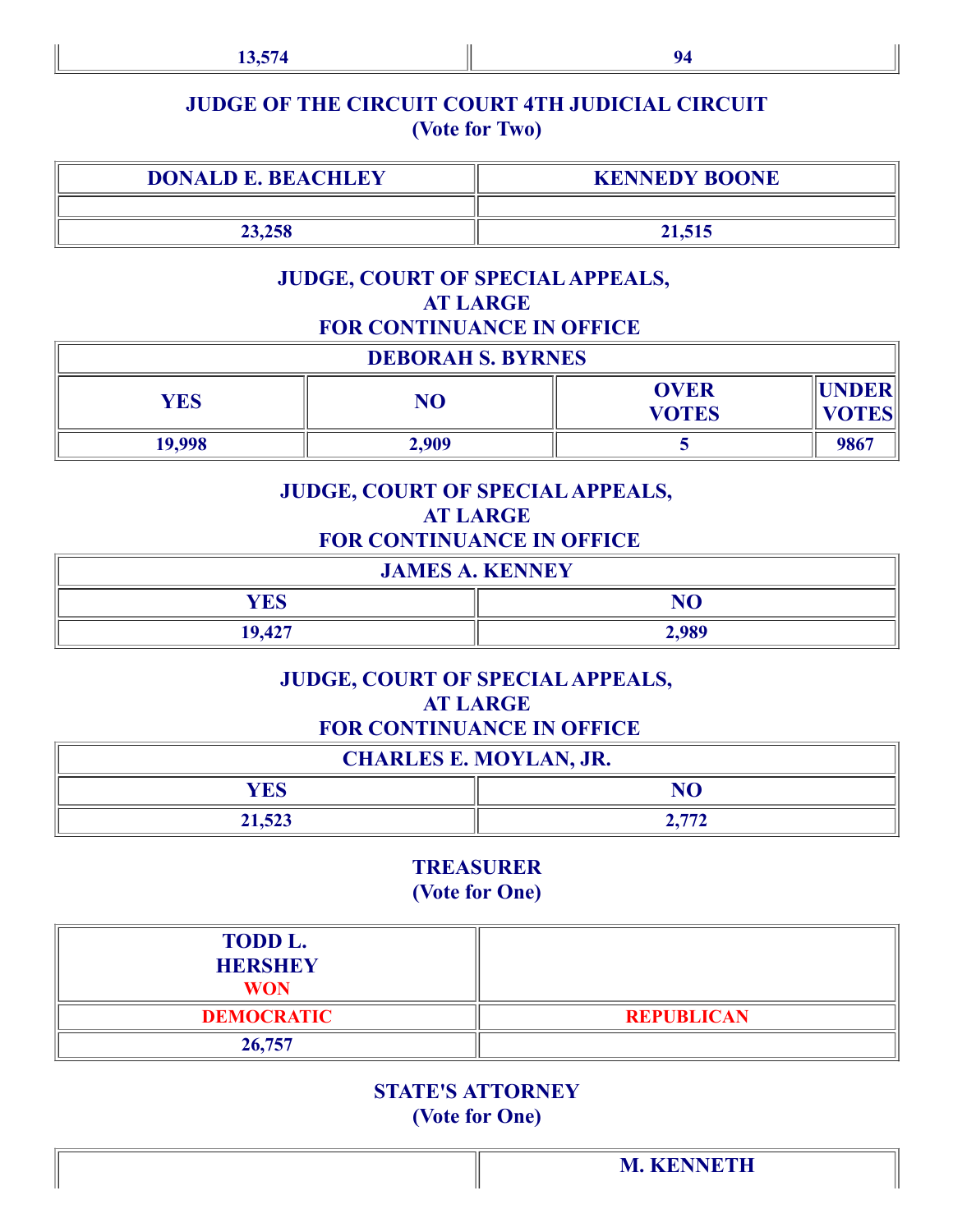|                   | <b>LONG JR</b><br><b>WON</b> |
|-------------------|------------------------------|
| <b>DEMOCRATIC</b> | <b>REPUBLICAN</b>            |
| 26,757            | 26,169                       |

# CLERK OF CIRCUIT COURT (Vote for One)

| <b>DENNIS J.</b><br><b>WEAVER</b><br><b>WON</b> |                   |
|-------------------------------------------------|-------------------|
| <b>DEMOCRATIC</b>                               | <b>REPUBLICAN</b> |
| 26,468                                          |                   |

# REGISTER OF WILLS

(Vote for One)

| <b>JOHN R.</b><br><b>BLOYER II</b><br><b>WON</b> |                   |
|--------------------------------------------------|-------------------|
| <b>DEMOCRATIC</b>                                | <b>REPUBLICAN</b> |
| 25,187                                           |                   |

# JUDGE OF ORPHANS' COURT (Vote for Three)

| LINDA L.<br><b>FOX</b><br><b>WON</b> | <b>ROY A.</b><br><b>KEEFAUVER</b> | <b>EILEEN W.</b><br><b>WIGGINS</b>                                           | <b>HARRY L.</b><br><b>HARSH</b><br><b>WON</b> | <b>J. WILLIAM</b><br><b>LIGHTNER</b> | <b>JOHN M.</b><br><b>SHRIVER</b><br><b>WON</b> |
|--------------------------------------|-----------------------------------|------------------------------------------------------------------------------|-----------------------------------------------|--------------------------------------|------------------------------------------------|
|                                      |                                   | DEMOCRATIC  DEMOCRATIC  DEMOCRATIC    REPUBLICAN    REPUBLICAN    REPUBLICAN |                                               |                                      |                                                |
| 15,793                               | 12,180                            | 10,830                                                                       | 13,636                                        | 13,111                               | 14,634                                         |

# **SHERIFF**

# (Vote for One)

| <b>CHARLES F.</b><br><b>MADES</b><br><b>WON</b> |                   |
|-------------------------------------------------|-------------------|
| <b>DEMOCRATIC</b>                               | <b>REPUBLICAN</b> |
| 25,956                                          |                   |

#### BOARD OF EDUCATION

(Vote for 5)

| <b>PAUL</b>   | <b>LENORA</b>   | <b>B. MARIE</b> | <b>W. GORDON</b> | <b>WILLIAM ROSS</b> |
|---------------|-----------------|-----------------|------------------|---------------------|
| <b>BAILEY</b> | <b>BARNHART</b> | <b>BYERS</b>    | CRABB            | <b>CUNNINGHAM</b>   |